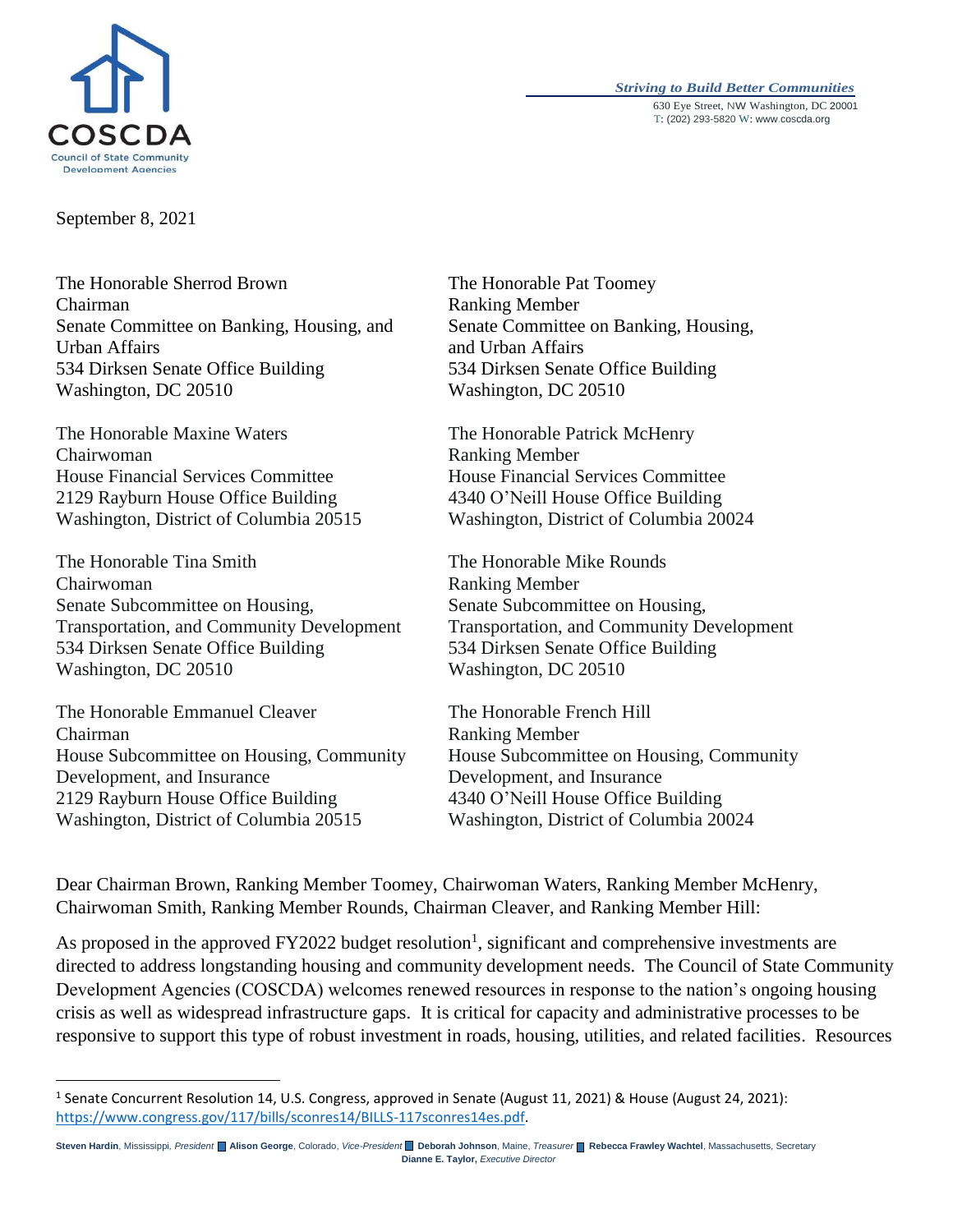many times higher than current annual funding strain the administrative structures that support these important investments, and also present opportunities to improve existing processes. COSCDA offers the following recommendations on key waivers and alternative program requirements to aid delivery of U.S. Department of Housing and Urban Development – Community Planning and Development (HUD-CPD) resources:

# **Community Development Block Grant**

To bolster community development across varying infrastructure, the following recommendations for CDBG would greatly benefit the goals of the budget resolution proposal.

Renewed investment in CDBG responds to significant gaps in infrastructure including affordable housing and water systems. Targeted resources under CDBG, as proposed recently in the *Housing is Infrastructure Act<sup>2</sup>* , is well-intended in supporting listed activities: housing production and preservation across the southern U.S. border and producing manufactured homes. However, due to the provision's specific use of CDBG and varying applicability of these eligible activities to communities, funds will be directed in an unequal and limited basis across the country.

CDBG is an important resource to communities responsive to the specific state and local needs; as such, the program can be used by grantees to complement other dedicated resources to housing and related community assets. From FY2005 to 2020, most CDBG resources supported public improvements with a third of program funds dedicated to roads, bridges, water systems, public buildings and related types of projects<sup>3</sup>. Other key investment areas follow including housing rehabilitation, economic development, and public services. Each category is not isolated and instead accommodates other areas of community development; adequate utilities and public services for instance are necessary in supporting stable housing and safe neighborhoods. CDBG's flexible use of funds allows localities to address extensive and widespread needs unique to their community.

- Distribute Funds through the CDBG Formula Allocation
	- o An allocation of CDBG through the annual formula ensures communities of all locations and populations will be able to access and apply program funds to project needs; other means of distributing funding (ex. competitive process) means only a few jurisdictions generally with more capacity and resources will be positioned to participate i.e. larger, urban communities. Additionally, with the recent influx of federal funds for housing and community development from Treasury and HUD, jurisdictions have even less bandwidth to develop and submit proposals for funding. If adjusted as formula funds with eligible activities therein, CDBG would be an important and necessary resource to support housing development alongside other provisions in the legislation.
- Promote Adequate Resources for Program Administration
	- o To sufficiently support costs of carrying out the program, 20% of funds should be reserved for administrative and planning purposes; this level would align supplemental funding for CDBG with the annual CDBG program<sup>4</sup>. Program implementation and oversight oftentimes occurs

 $\overline{a}$ <sup>2</sup> Housing is Infrastructure Act of 2021, Discussion Draft, House Financial Services Committee (July 20, 2021): [https://financialservices.house.gov/uploadedfiles/hiinfr\\_003\\_xml.pdf.](https://financialservices.house.gov/uploadedfiles/hiinfr_003_xml.pdf) 

<sup>3</sup> CDBG National Accomplishment Report, FY2005 – 2020, U.S. Housing and Urban Development – Office of Community Planning and Development (accessed on September 2, 2021): [https://www.hudexchange.info/onecpd/assets/File/CDBG\\_Accomp\\_Natl.xlsx.](https://www.hudexchange.info/onecpd/assets/File/CDBG_Accomp_Natl.xlsx)  $4$  §570.200 General policies, Subpart C – Eligible Activities, Community Development Block Grants, U.S. Housing and Urban Development: [https://www.ecfr.gov/cgi-bin/text-idx?c=ecfr&rgn=div5&view=text&node=24:3.1.1.3.4&idno=24#se24.3.570\\_1489.](https://www.ecfr.gov/cgi-bin/text-idx?c=ecfr&rgn=div5&view=text&node=24:3.1.1.3.4&idno=24#se24.3.570_1489)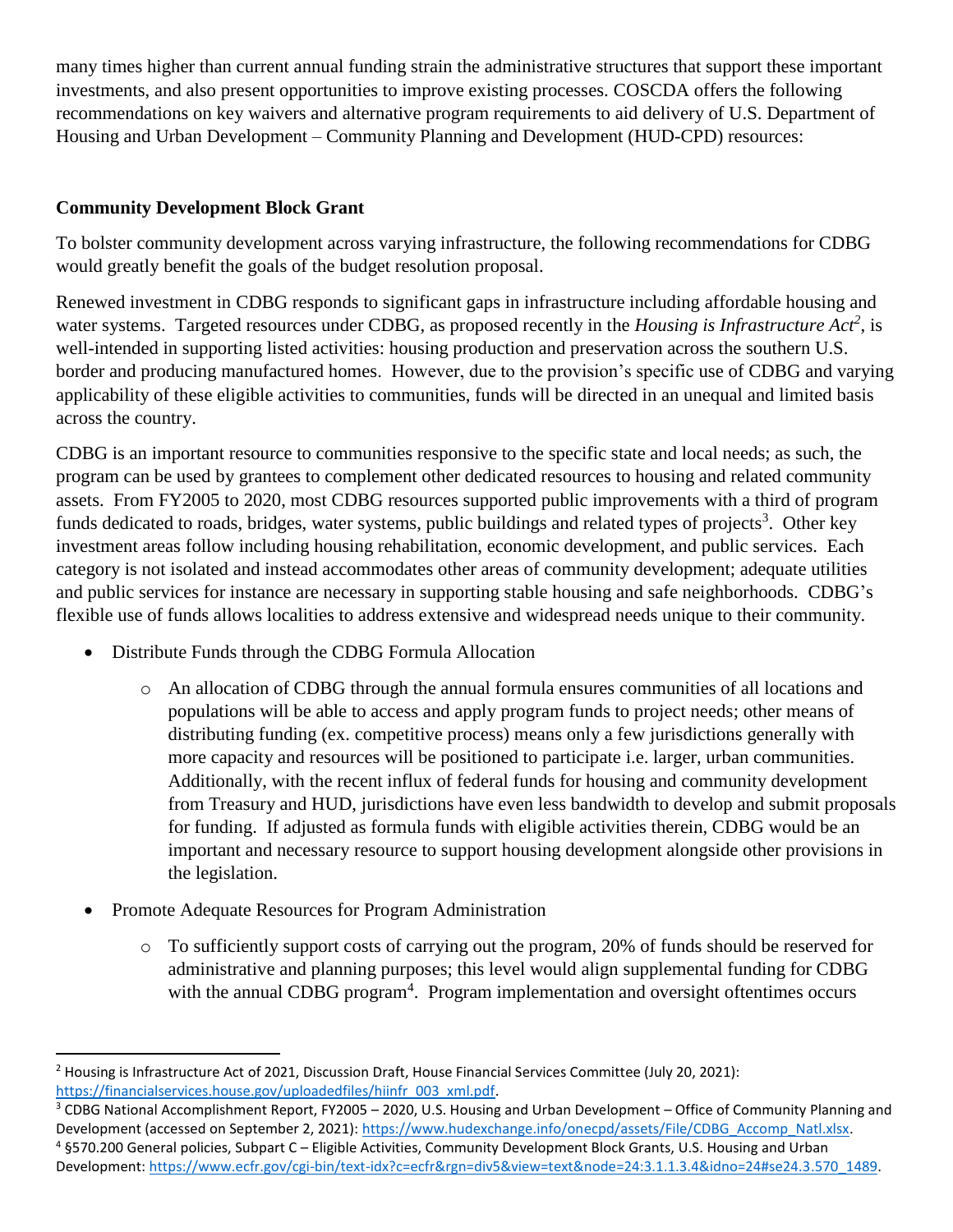between different levels of stakeholders. Sufficient administrative capacity and response is expected and can only be met with dedicated funds for staffing and related costs.

- o Capacity and technical assistance can be provided from the state to improve response in the states' respective service areas (small and rural communities). An administrative and technical assistance cap of 5% for states would facilitate this critical support (currently capped at 3%). Recently, waivers issued by HUD for CDBG – CARES Act  $(CDBG-CV)^5$  allowing states to use up to 7% of grant funds for administration and technical assistance.
- o In the CDBG formula program, state grantees are required to match every dollar over the first \$100,000 of funding for administration<sup>6</sup>. Due to budgetary uncertainty particularly for small states, an elimination of the match requirement is warranted. At minimum, the threshold should be raised to a reasonable level of \$500,000 to account for wavering budgets at the state level and ensure available funds for administrative purposes.

## **Housing Trust Fund**

 $\overline{a}$ 

- 24-Month Commitment Deadline: A statutory deadline is directed in Sec. 1338 (c)(10)(B) of P.L. 110-289<sup>7</sup> which requires grantees to commit funding towards projects within two years of receiving grant funds. Any uncommitted amounts beyond the two-year period must be recaptured by HUD.
	- $\circ$  A suspension of the two-year commitment deadline is necessary to allow sufficient time to appropriately identify projects and target resources. The current deadline is too difficult for grantees to meet and presents limited opportunity to facilitate pre-project planning and review. Further, an expenditure deadline ensures funds are being directed to projects within a reasonable timeframe.
- Environmental Review Process: HTF environmental provisions follow 24 CFR § 93.301(f)(1) and (2)<sup>8</sup>. While similar to HUD's environmental regulations under 24 CFR Parts 50 and 58, HTF's process does not include consultation procedures featured in Parts 50 and 58. As a result, HTF investments are drastically limited to projects outside of commonly-designated tracts.
	- o The ability to use Part 58 to address HTF's environmental review would accommodate project investments and ensure funds can be applied to sites which would otherwise not offer remediation under the current review requirements. HTF's environmental review process poses challenges for projects located in commonly-designated tracts such as farmlands and wetlands. The process limits where investments may occur without the possibility of recourse. Similar HUD programs follow Parts 50 and 58 which allow for remediation at project sites. Once a nonmitigation provision is triggered in the review process, the ability at the PJ's discretion to apply Part 58 or a similar process should be allowed to address both environmental issues and provide

<sup>&</sup>lt;sup>5</sup> Notice of Program Rules, Waivers, and Alternative Requirements Under the CARES Act for Community Development Block Grant Program Coronavirus Response Grants, Fiscal Year 2019 and 2020 Community Development Block Grants, and for Other Formula Programs. U.S. Housing and Urban Development – Office of the Assistant Secretary for Community Planning and Development. Federal Register Volume 85 No. 162 (August 20, 2020): [https://www.hud.gov/sites/dfiles/CPD/documents/CDBG-](https://www.hud.gov/sites/dfiles/CPD/documents/CDBG-CV_Notice_Federal_Register_Publication_2002-08.pdf)CV Notice Federal Register Publication 2002-08.pdf.

 $6$  §570.489 Program administrative requirements, State Community Development Block Grant Program, U.S. Housing and Urban Development: [https://www.ecfr.gov/cgi-bin/text-idx?c=ecfr&rgn=div5&view=text&node=24:3.1.1.3.4&idno=24#se24.3.570\\_1489.](https://www.ecfr.gov/cgi-bin/text-idx?c=ecfr&rgn=div5&view=text&node=24:3.1.1.3.4&idno=24#se24.3.570_1489) <sup>7</sup> P.L. 110-289, Housing and Economic Recovery Act of 2008, Sec. 1338 (c)(10)(B), U.S. Department of Housing and Urban Development (September 1, 2021): [https://www.hudexchange.info/resource/4405/housing-and-economic-recovery-act-of-2008/.](https://www.hudexchange.info/resource/4405/housing-and-economic-recovery-act-of-2008/) <sup>8</sup> HTF Environmental Provisions, HUD Exchange, U.S. Department of Housing and Urban Development (September 1, 2021): [https://www.hudexchange.info/programs/environmental-review/htf/.](https://www.hudexchange.info/programs/environmental-review/htf/)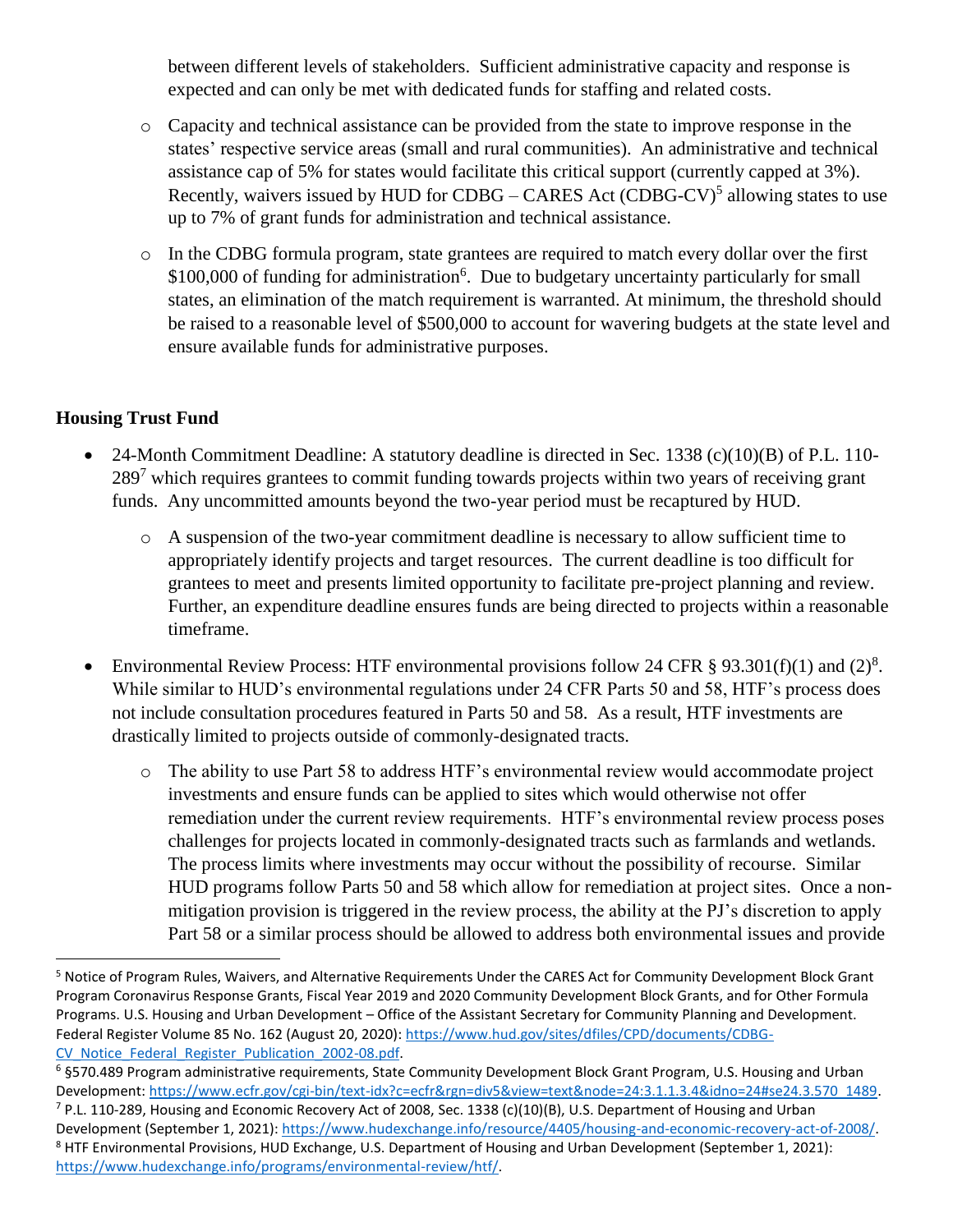ample opportunity to invest in targeted projects. Part 58 or a similar process allows mitigation following a public comment period. The ability to implement Part 58, if necessary, also aligns HTF with other federal program environmental review processes.

- Administrative Cap: As directed in Sec. 1338 (c)(10)(D)(iii) of P.L. 110-289<sup>9</sup>, administrative costs cannot exceed ten percent of grant amounts.
	- o The current administrative cap of ten percent does not meet capacity and resource needs of grantees and related stakeholders; a 15% administrative cap would better accommodate grantees in program management. Grantees must maintain staff to facilitate all aspects of grant oversight and program requirements. Additionally, HTF projects do not exist solely through the grantee as the state is not the developer of the HTF-invested project. Instead, states partner with local governments and non-profits to accommodate project development and administrative costs are shared between these entities. Technical assistance needs are also involved especially among new funding recipients which require further staff and resources. Therefore, an administrative cap increase to fifteen percent is warranted to ensure accountability and promote sound investment of program resources.

## **HOME Investment Partnerships**

- 24-Month Commitment Deadline: Sec. 218 (h) of P.L. 101-625<sup>10</sup> requires grantees to commit funds to projects within two years of receipt. Any funding which is not committed within 24 months must be recaptured by HUD.
	- o A waiver of the two-year commitment deadline will be necessary to ensure projects can be appropriately identified and reviewed ahead of determining investment. The current deadline proves to be too difficult for grantees to meet. In response, Congress has suspended the commitment deadline in annual appropriations since fiscal year (FY) 2017. An expenditure deadline ensures projects are completed within a reasonable timeframe.
- Administrative Cap: Sec. 212 (c) of P.L. 101-625<sup>11</sup> limits administrative and planning costs to ten percent of grant funds.
	- o The administrative cap of ten percent does not meet grant management and technical assistance needs; the administrative cap should be increased to fifteen percent of the funding amount to ensure sufficient capacity and resources to accommodate grantees. HOME resources are dedicated through both state and local grantees as well as partner entities including local subgrantees and non-profits. Technical assistance is required especially for newer award recipients. Together, a thorough process must be managed between different levels of project administrators to meet program requirements and intended outcomes. An increase of the administrative cap supports better targeting and oversight of federal resources.

 $\overline{a}$ 

 $9$  P.L. 110-289, Sec. 1338 (c)(10)(D)(iii).

<sup>&</sup>lt;sup>10</sup> PL 101-625, Cranston-Gonzalez National Affordable Housing Act, Title II, Sec. 218 (h), U.S. Housing and Urban Development (accessed on September 2, 2021)[: https://www.hud.gov/sites/documents/19576\\_PARTA.PDF.](https://www.hud.gov/sites/documents/19576_PARTA.PDF) <sup>11</sup> Ibid, Sec. 218 (h)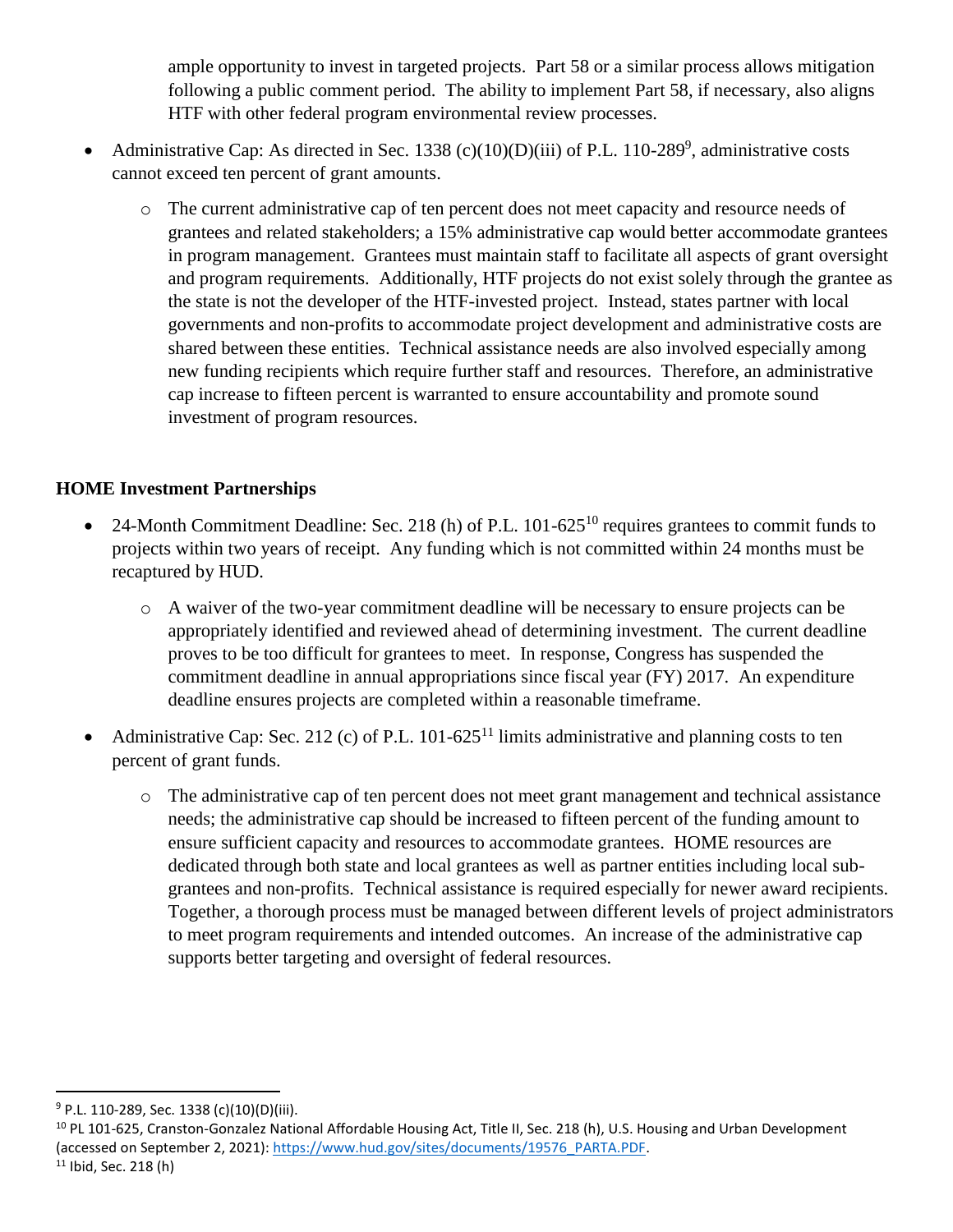- Revise the CHDO Set-Aside: Sec. 231 of P.L. 101-625<sup>12</sup> requires Participating Jurisdictions (PJs) to reserve fifteen percent of grant funds for Community Housing Development Organizations (CHDOs). Funds must be directed to CHDOs within two years or any undirected funds are returned to HUD.
	- o HOME resources can be better applied to projects if the fifteen percent threshold is updated to include designated non-profits instead of CHDOs. Many housing-based non-profits cannot meet the requirements to become a certified CHDO, or determine CHDO eligibility would involve administrative and organizational changes too burdensome to uphold. In turn, available CHDOs are limited especially for states which primarily serve small cities and rural areas. Recognizing any unspent funds designated for CHDOs are returned to HUD after two years, Congress inserted language to allow unspent funds to instead return to PJs in FY2020 and FY2021 appropriations legislation. Under a revised set-aside, a broader pool of available housing organizations will be eligible to receive HOME funds and in turn, additional projects can be identified for investment by PJs.
- Non-Profit Operating Support: Sec. 212 (4)(g) of P.L. 101-625<sup>13</sup> limits HOME funds for operating assistance to CHDOs at five percent.
	- o An increase from five to ten percent on HOME funds for non-profit operating assistance is important to supporting housing development in service areas. Non-profits provide a critical role in serving disadvantaged and underperforming communities contributing to housing production in areas which generally receive less private-led development. Smaller projects are more likely in these areas and as a result, development fees are typically inadequate to cover operating costs of non-profit sponsors. HOME regulatory compliance as well as adherence to other federal programs can be complicated and requires adequate management. In response, the HOME statute allows up to five percent of HOME funds to CHDOs for operating assistance. Key activities which are eligible under operating assistance include long-term planning, financial and regulatory compliance, and stakeholder capacity-building. Following the abovementioned priority to expand the set-aside from CHDOs to non-profits, an increase of ten percent for nonprofit operating assistance is recommended.
- The ability of HUD to provide further waivers and alternatives to program requirements would assist program implementation and delivery of funds to housing development.

#### **Environmental Reviews**

 $\overline{\phantom{a}}$ 

- Coordinate Environmental Reviews across Federal Programs: HUD program administrators and related project stakeholders must navigate varying environmental reviews across federal programs. Separate reviews are required to satisfy National Environmental Protection Act (NEPA) requirements for HUD.
	- o Any CPD-funded project must meet environmental review standards through the National Environmental Policy Act (NEPA). CPD investments often work alongside other federal resources, primarily U.S. Department of Agriculture – Rural Development (USDA-RD) and Environmental Protection Agency's State Revolving Loan Fund (EPA - SRLF). For projects receiving both USDA-RD and EPA-SRLF, one environmental review can be completed to meet NEPA compliance however projects supported by HUD have to complete a separate

<sup>&</sup>lt;sup>12</sup> PL 101-625, Cranston-Gonzalez National Affordable Housing Act, Title II, Sec. 218 (h), U.S. Housing and Urban Development (accessed on September 2, 2021)[: https://www.hud.gov/sites/documents/19576\\_PARTA.PDF.](https://www.hud.gov/sites/documents/19576_PARTA.PDF) <sup>13</sup> Ibid, Sec. 212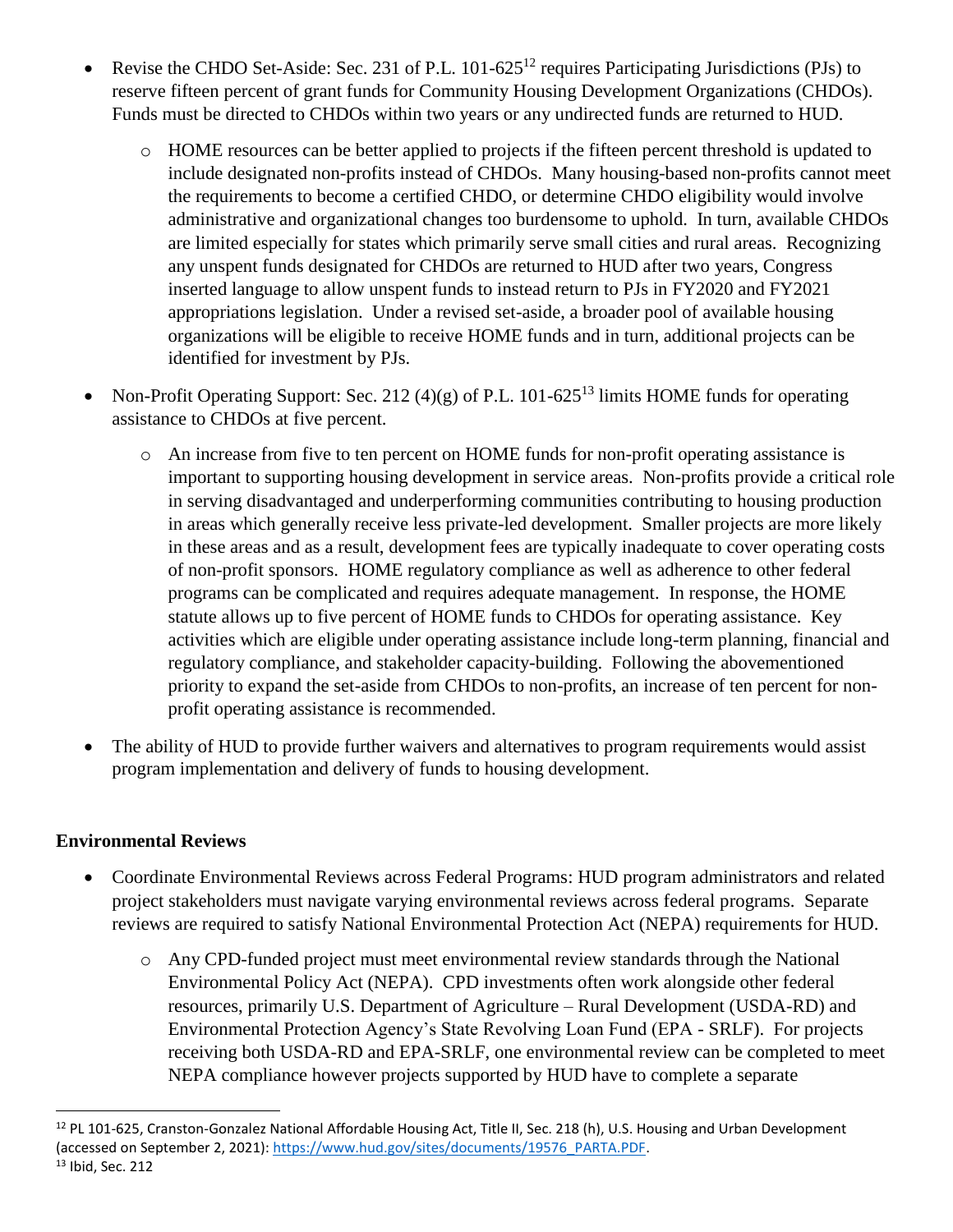environmental review. As a result, for projects supported by both HUD and other federal programs, project managers must address NEPA through multiple reviews. The situation proves duplicative and takes additional administrative time and resources away from other project oversight responsibilities.

o To ensure federal environmental standards and greater efficiency in program administration, COSCDA requests the allowance of one environmental review for HOME or CDBG projects supported by multiple federal sources. For instance, NEPA compliance for HUD programs can be addressed through one review process for a project which receives other federal funding. USDA, EPA, or a related federal program's environmental review would satisfy NEPA compliance for HUD as well.

## **Federal Labor Standards**

 $\overline{\phantom{a}}$ 

- Prevailing Wages: Both CDBG and HOME abide by Davis Bacon labor standards in the annual formula programs. Since it is not an annually appropriated program, Davis Bacon does not apply to HTF; the program is supported by an assessment on receipts from the Federal Home Loan Mortgage Corporation.
	- o For HUD program administrators and related stakeholders, considerable challenges exist in the present reporting framework to meet Davis Bacon compliance. Common issues include limited or no information on wage classifications for both certain positions and in some jurisdictions, insufficient training availability for grantees and contractors, and frequency of reporting requirements is often inconsistent with employer payrolls (reporting of wages weekly vs. contractor's payroll schedule).
	- o For states and localities with limited capacity, distribution of supplemental federal resources will require substantial partnerships and effort especially from the private sector. In order to secure stable employment and adequate compensation, laborers on federally-backed projects require participation from their respective employers to engage on stated projects. Present reporting requirements under Davis Bacon can discourage contractors, especially small businesses, from responding to bids of HUD-supported developments. One way to bolster participation from contractors is to promote streamlined processes in federal labor standards.
		- COSCDA recommends that Congress continue to exclude HTF from Davis Bacon labor standards requirements, or allow modified reporting requirements. Similar guidance as directed by Treasury for the American Rescue Plan Act (ARPA) State and Local Fiscal Recovery Fund  $(SLFRF)^{14}$  would ensure prevailing wages are promoted while offering further flexibilities on meeting this threshold than requirements currently under Davis Bacon.
		- Further, DOL and HUD rulemaking following enactment of the regulation provide an opportunity to modernize reporting requirements across programs while ensuring that prevailing wage rates are implemented.

<sup>&</sup>lt;sup>14</sup> Compliance and Reporting Guidance, State and Local Fiscal Recovery Funds, U.S. Department of the Treasury, B. Project and Expenditure Report 3. Required Information: All Infrastructure Projects (page 21), June 24, 2021: [https://home.treasury.gov/system/files/136/SLFRF-Compliance-and-Reporting-Guidance.pdf.](https://home.treasury.gov/system/files/136/SLFRF-Compliance-and-Reporting-Guidance.pdf)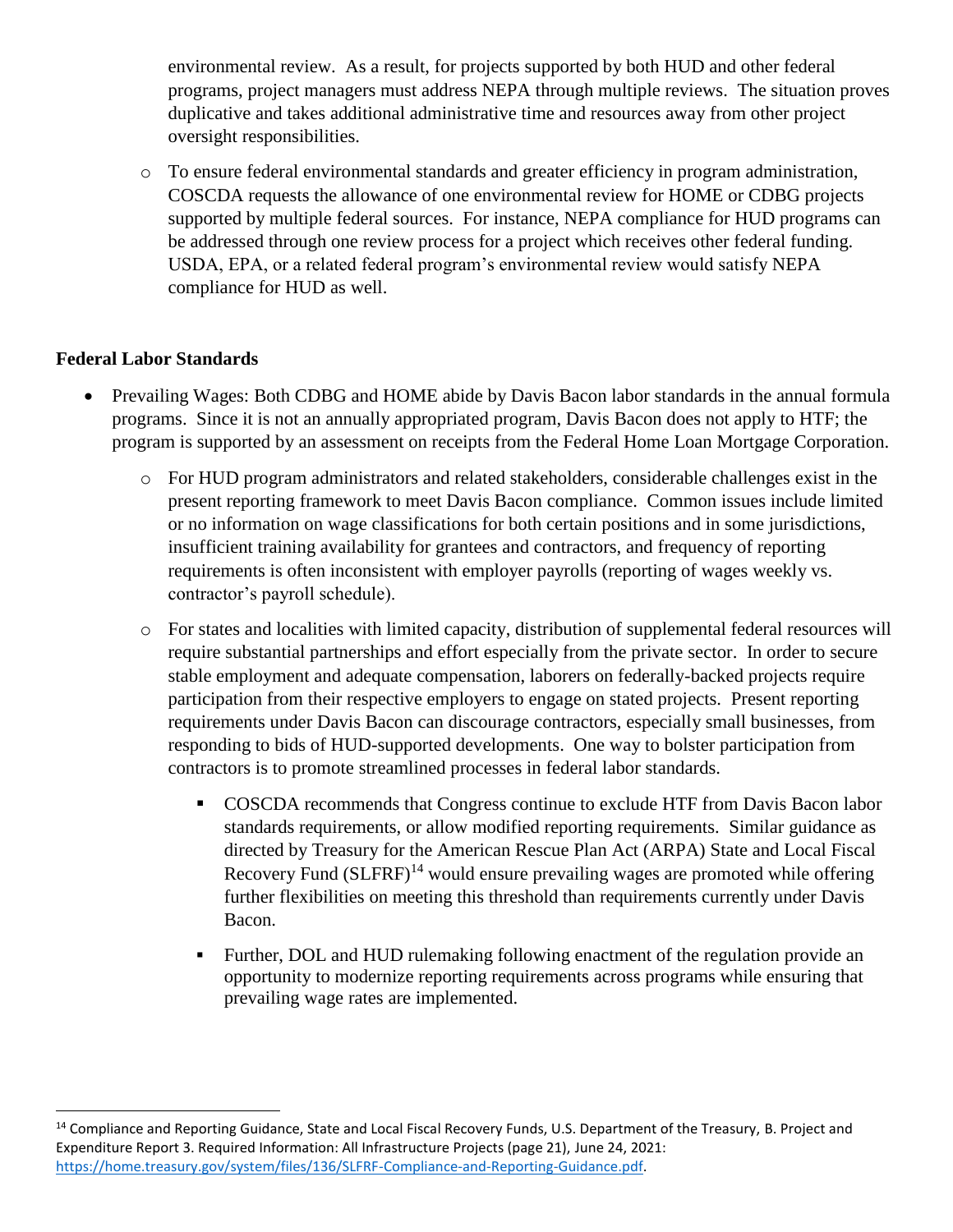## **HUD Administration & Capacity**

Lastly, increased support for HUD capacity-building is necessary to carry out the legislation's proposed programs and federal resources. Recently, considerable focus has been directed on the agency's severe shortage of personnel. HUD's Office of Inspector General forecasts 63 percent of employees, and nearly 50 percent of managers and supervisors, will be eligible for retirement in 2022<sup>15</sup>. As a result, satisfactory program outcomes cannot be expected without a significant change in personnel and hiring. Technical assistance and planning needs continue to grow and HUD's current path does not facilitate this type of support to grantees and other stakeholders.

Renewed attention and resources are direly needed to address staff and capacity gaps at HUD – CPD as well as across the agency. Specifically, Congress should consider further action on promoting additional staff at the agency, including expediting the federal hiring process, and advancing HUD's technical capabilities to improve data collection, program monitoring and reporting, and coordination of federal resources to maximize project outcomes.

Thank you for your consideration of our recommendations and comments. Please reach out if you have any questions regarding this letter.

Sincerely,

 $\overline{\phantom{a}}$ 

Drame & Ty/h

Dianne E. Taylor Executive Director

<sup>&</sup>lt;sup>15</sup> Top Management Challenges Facing the U.S. Department of Housing and Urban Development in 2021, Office of Inspector General – U.S. Department of Housing and Urban Development, Recruiting and Attrition (page 45), November 20, 2020: [https://www.hudoig.gov/sites/default/files/2020-12/TMC%202021.pdf.](https://www.hudoig.gov/sites/default/files/2020-12/TMC%202021.pdf)